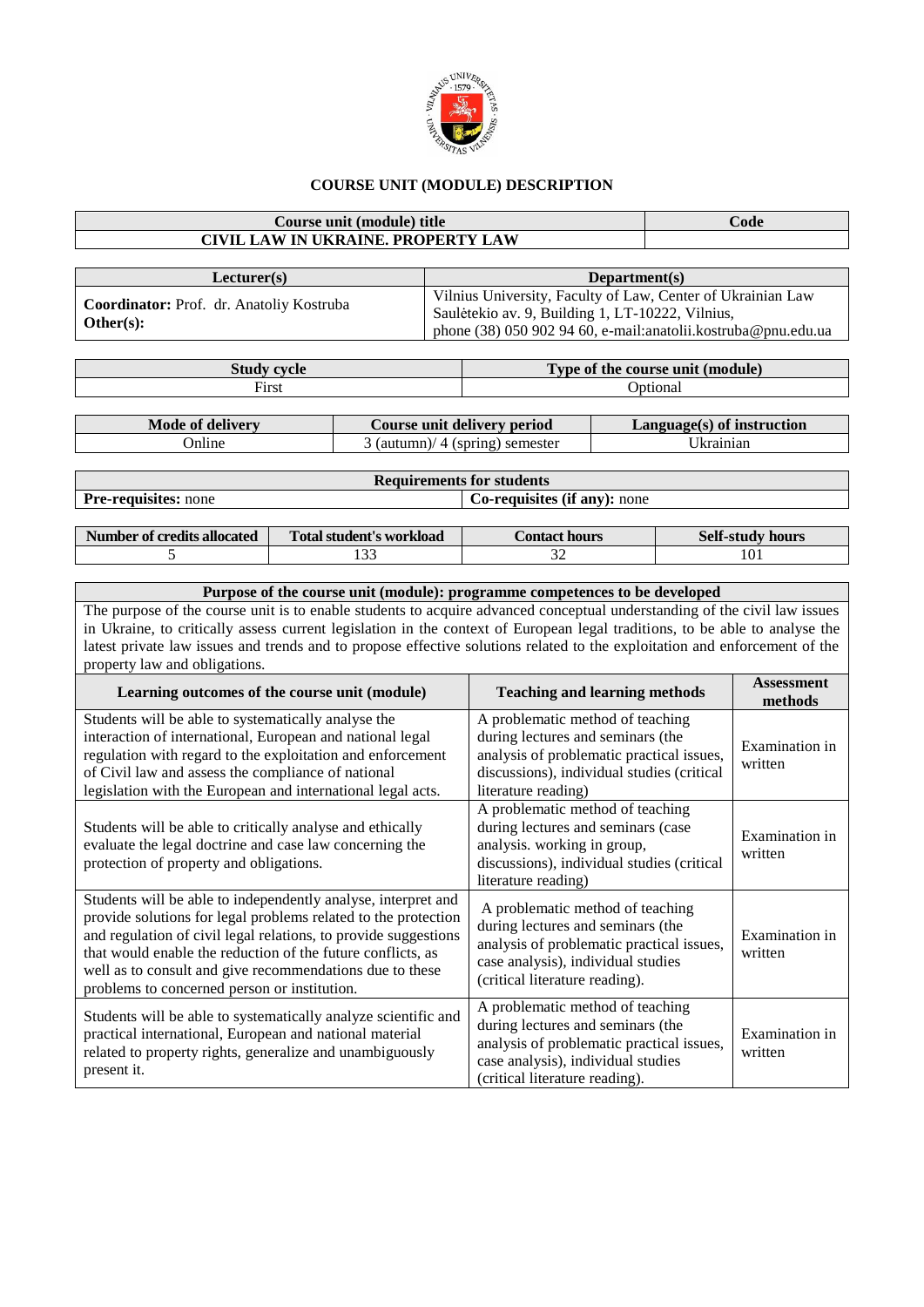|                                                            |                |               |                | <b>Contact hours</b> |                      |                              |               | Self-study: hours and assignments |                                                                                                             |  |
|------------------------------------------------------------|----------------|---------------|----------------|----------------------|----------------------|------------------------------|---------------|-----------------------------------|-------------------------------------------------------------------------------------------------------------|--|
| Content: breakdown of the<br>topics                        | -ectures       | Consultations | Seminars       | Practical sessions   | aboratory activities | Internship/work<br>olacement | Contact hours | Self-study hours                  | <b>Assignments</b>                                                                                          |  |
| Personal intangible rights of<br>an individual             | $\overline{2}$ |               | $\overline{2}$ |                      |                      |                              | 4             | 17                                | Reading academic literature and main<br>legal sources. Analysis of relevant cases<br>in the court practice. |  |
| Property rights and other<br>property rights               | 4              |               | 4              |                      |                      |                              | 8             | 17                                | Reading academic literature and main<br>legal sources. Analysis of relevant cases<br>in the court practice. |  |
| The right of joint ownership                               | 2              |               | 4              |                      |                      |                              | 6             | 17                                | Reading academic literature and main<br>legal sources. Analysis of relevant cases<br>in the court practice. |  |
| Limited property rights                                    | 2              |               | $\overline{2}$ |                      |                      |                              | 4             | 17                                | Reading academic literature and main<br>legal sources. Analysis of relevant cases<br>in the court practice. |  |
| Protection of property rights<br>and other property rights | 2              |               | 2              |                      |                      |                              | 4             | 17                                | Reading academic literature and main<br>legal sources. Analysis of relevant cases<br>in the court practice. |  |
| Inheritance law                                            | $\overline{2}$ |               | 4              |                      |                      |                              | 6             | 16                                | Reading academic literature and main<br>legal sources. Analysis of relevant cases<br>in the court practice. |  |
| <b>Total</b>                                               | 14             |               | 18             |                      |                      |                              | 32            | 101                               |                                                                                                             |  |

| Assessment                | Weight,    | Assessment                           | <b>Assessment criteria</b>                                                                                                                                                                                                                                                                                                                                                                                                                                                                                                                                                                                                                                                                                                                                                                                                                                                                                                                                                                                |  |
|---------------------------|------------|--------------------------------------|-----------------------------------------------------------------------------------------------------------------------------------------------------------------------------------------------------------------------------------------------------------------------------------------------------------------------------------------------------------------------------------------------------------------------------------------------------------------------------------------------------------------------------------------------------------------------------------------------------------------------------------------------------------------------------------------------------------------------------------------------------------------------------------------------------------------------------------------------------------------------------------------------------------------------------------------------------------------------------------------------------------|--|
| strategy                  | percentage | period                               |                                                                                                                                                                                                                                                                                                                                                                                                                                                                                                                                                                                                                                                                                                                                                                                                                                                                                                                                                                                                           |  |
| Examination<br>in written | 100        | During the<br>examination<br>session | Two practical situations related to be solved by the students in written,<br>where students are expected to demonstrate the advanced theoretical<br>knowledge of the issues studied during the course, conceptual<br>understanding of the complexities of property law regulatory framework<br>and the case law of the Supreme Court (Ukraine).<br>Final exam is evaluated by the 10 points assessment criteria for the final<br>evaluation:<br>10 points (excellent), excellent knowledge and abilities;<br>9 points (very good), strong, good knowledge and abilities;<br>$\bullet$<br>8 points (good), better than average knowledge and abilities;<br>$\bullet$<br>7 points (average), average knowledge and abilities, with minor<br>$\bullet$<br>mistakes:<br>6 points (satisfactory), knowledge and abilities are lower than<br>٠<br>medium, includes some mistakes;<br>5 points (weak), knowledge and abilities satisfies minimal<br>$\bullet$<br>requirements;<br>$4-1$ points – unsatisfactory. |  |

| Author                                                                                            | Year<br>of<br>publica<br>tion | <b>Title</b>                             | <b>Issue of a</b><br>periodical or<br>volume of a<br>publication | Publishing place and<br>house or web link    |
|---------------------------------------------------------------------------------------------------|-------------------------------|------------------------------------------|------------------------------------------------------------------|----------------------------------------------|
| <b>Compulsory reading</b>                                                                         |                               |                                          |                                                                  |                                              |
| Бабаев А.Б.                                                                                       | 2006                          | Система вещных прав                      |                                                                  | Волтерс Клувер                               |
| Борисова В. I.,<br>Баранова Л. М.,<br>Ігнатенко В. М.,<br>Первомайський О.<br>О., Сиротенко С. Є. | 2007                          | Правові проблеми комунальної власності   |                                                                  | Харків, Вапнярчук Н. М.                      |
| Жилинкова И. В.                                                                                   | 2000                          | Правовой режим имущества членов<br>семьи |                                                                  | Харків, Право                                |
| Нестерцова-<br>Собакарь О. В.                                                                     | 2017                          | Спадкове право                           |                                                                  | Дніпро, Дніпроп. держ.<br>ун-т внутр. Справ. |
| Кухарєв О. Є.                                                                                     | 2019                          | Ключові питання адаптації спадкового     | N <sub>2</sub>                                                   | Європейські                                  |